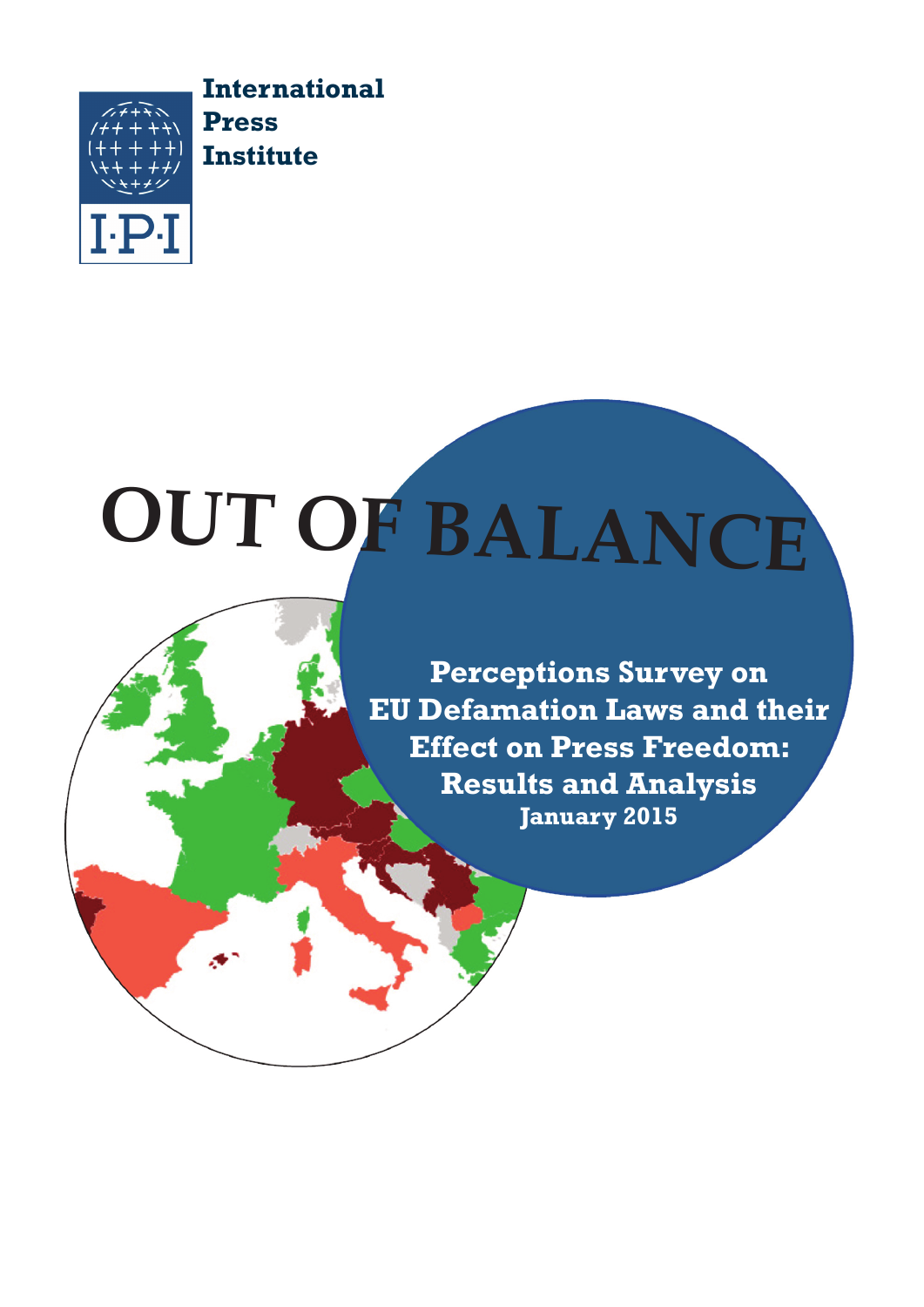## **Out of Balance Perceptions Survey on EU Defamation Laws and their Effect on Press Freedom: Results and Analysis**

January 2015

International Press Institute (IPI) Interim Executive Director: Barbara Trionfi Vienna, Austria

> **Survey author:** Steven M. Ellis, IPI **Report author:** Scott Griffen, IPI **Layout and graphics:** Alison Graham

*The production of this report was supported by co-funding from the European Commission, under its European Centre for Press and Media Freedom pilot programme, and by a grant from the Foundation Open Society Institute in cooperation with the Program on Independent Journalism of the Open Society Foundations.* 



This work is licensed under a Creative Commons Attribution 4.0 International License



#### **IPI: Protecting Press Freedom for More than 60 Years**

The International Press Institute (IPI), the world's oldest global press freedom organisation, is a worldwide network of editors, media executives and leading journalists dedicated to furthering and safeguarding press freedom, promoting the free flow of news and information, and improving the practices of journalism. Based in Vienna, IPI is a politically neutral organisation with members in more than 120 countries and it holds consultative status with the United Nations and the Council of Europe.

Spiegelgasse 2/29 1010 Vienna Austria freemedia.at +43 1 512 90 11

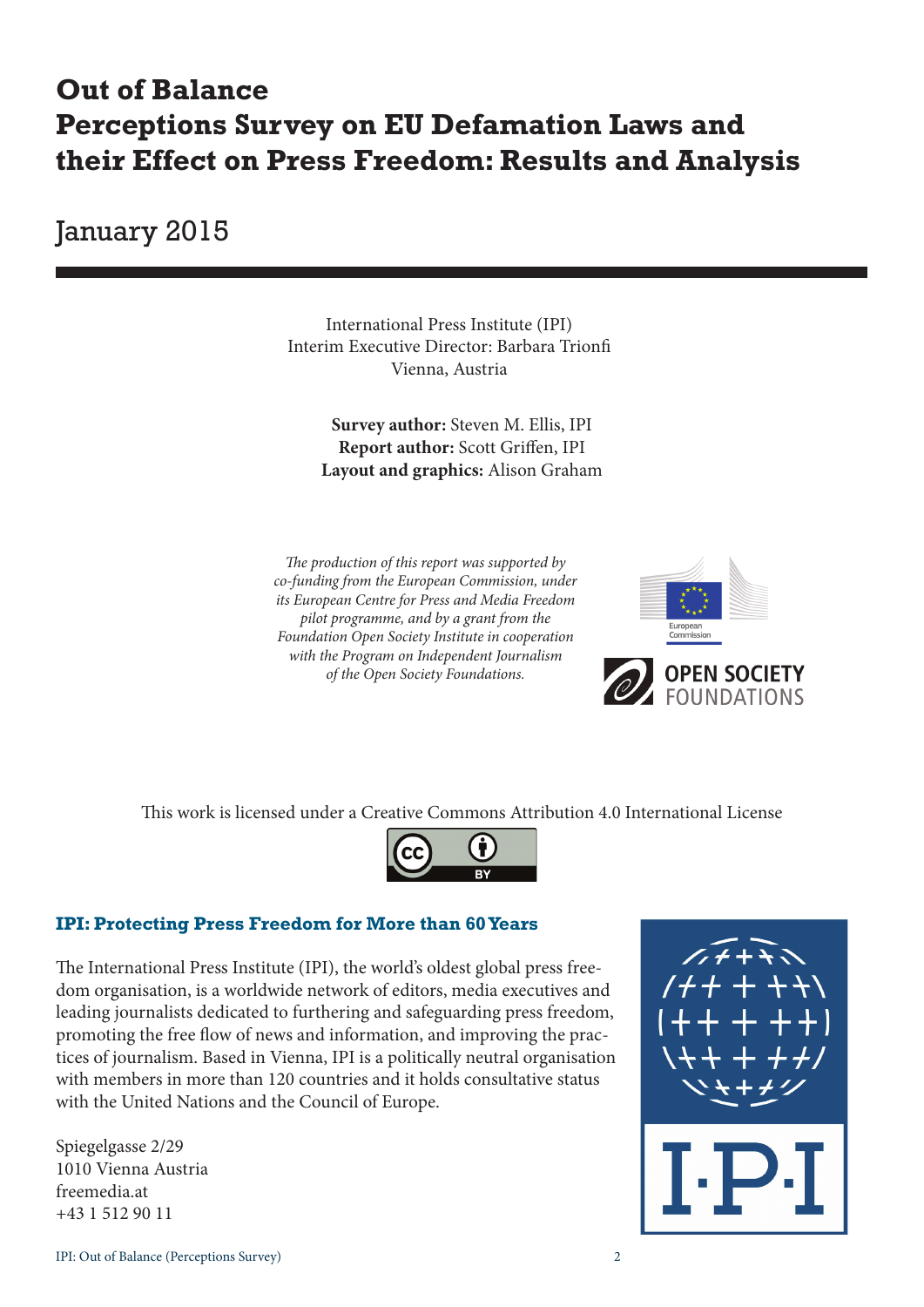## **About this report**

This report summarises the findings of a pioneering "**perceptions survey**", conducted by the International Press Institute (IPI) in the summer of 2014 to gauge the effect of the European Union's defamation laws on journalists, editors and media executives.

This report complements IPI's report on defamation law and practice in the EU, which presents the findings of extensive research conducted into the laws of the 28 EU member states plus five out of six official EU candidate countries.

Both documents form part of a broader IPI project on defamation in Europe, supported with co-funding from the European Commission under its European Centre for Press and Media Freedom pilot programme and from the Open Society Foundation. IPI's goal is to raise awareness among EU policymakers and the general public on defamation laws and their effect on press freedom, as well as to inform journalists about their rights under international standards on free expression and thereby empower them to continue delivering news in the public interest.

The launch of the this report, together with the provisional overview, serves as the kick-off for IPI's broader advocacy, training and capacity-building work in this field, the goal of which is to improve EU law and practice related to defamation as well as to inform journalists about their rights under international principles and thereby empower them to continue delivering news in the public interest.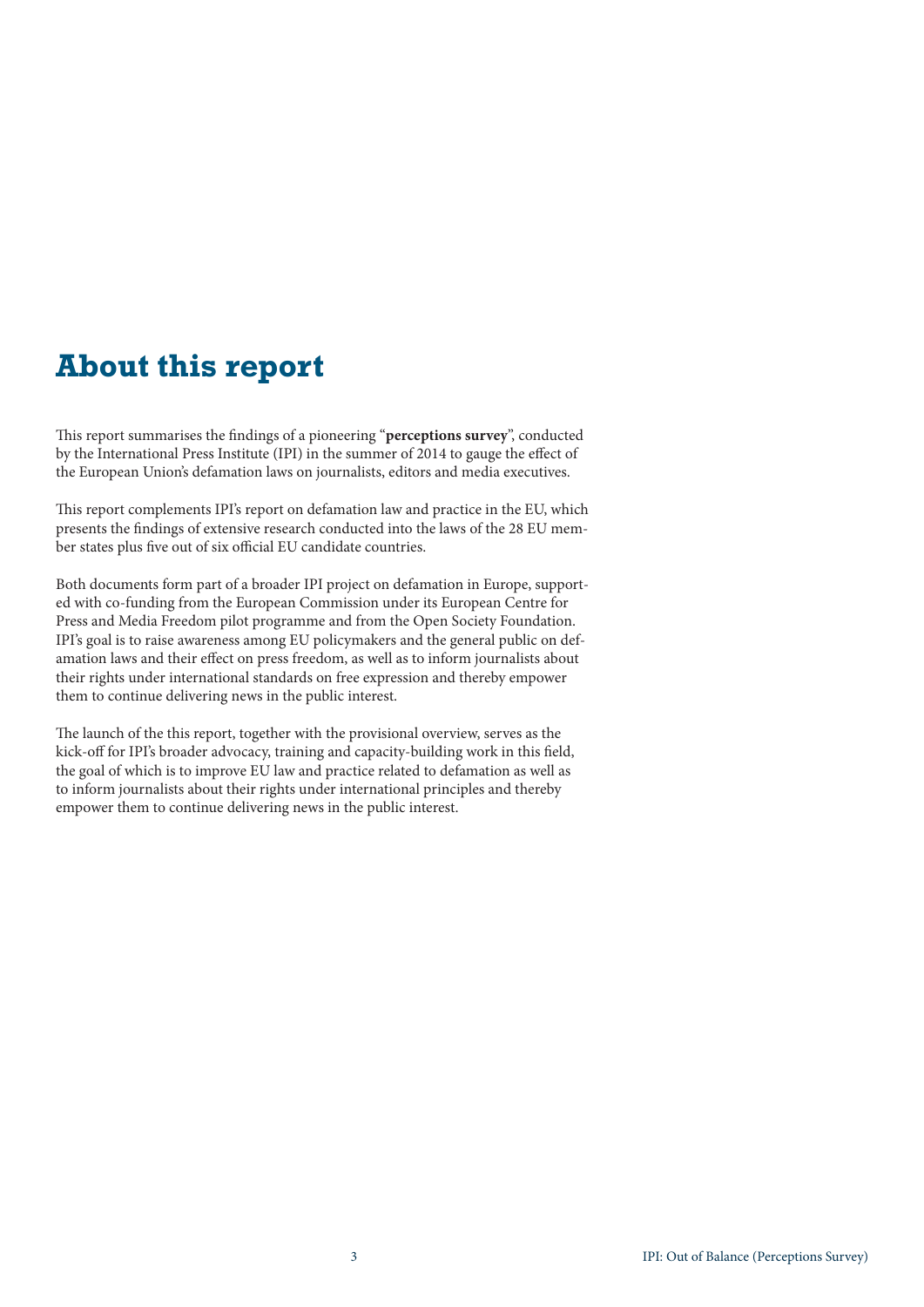

In May 2014, the International Press Institute (IPI) launched an online "perceptions survey" on defamation laws in the EU and the five EU candidate countries (as of 1 May 2014). The survey sought to understand the impact of defamation laws on press freedom from the point of view of those who are in the best position to judge: journalists, editors and media executives.

The survey contained 46 questions, most of them multiple choice, across six sections focusing on:

- The respondent's background as a journalist
- The respondent's general awareness of criminal and civil law on defamation, insult and blasphemy
- The respondent's specific knowledge of criminal law and civil law
- The respondent's personal experience with such laws
- The legal resources available to the respondent

For the purposes of the study, respondents were asked to pick the one EU or candidate country most relevant to their work and answer the survey questions based on that country. Respondents were offered opportunities to explain their answers or provide further information they deemed relevant in comment boxes.

Available in four different languages (English, German, Italian, and Spanish), the survey was sent to IPI members, institutional contacts, and national journalism organisations around the EU. IPI would like to thank in particular the European Federation of Journalists (EFJ) for forwarding the survey to their 60 affiliate organisations.

The survey text may be accessed by following any of the links below:

English: *www.surveymonkey.com/s/MXXBWMJ* Spanish: h*ttps://es.surveymonkey.com/s/RL3JKXY* Italian: *www.surveymonkey.com/s/RFSCLZF* German: *https://de.surveymonkey.com/s/R7M6W3R*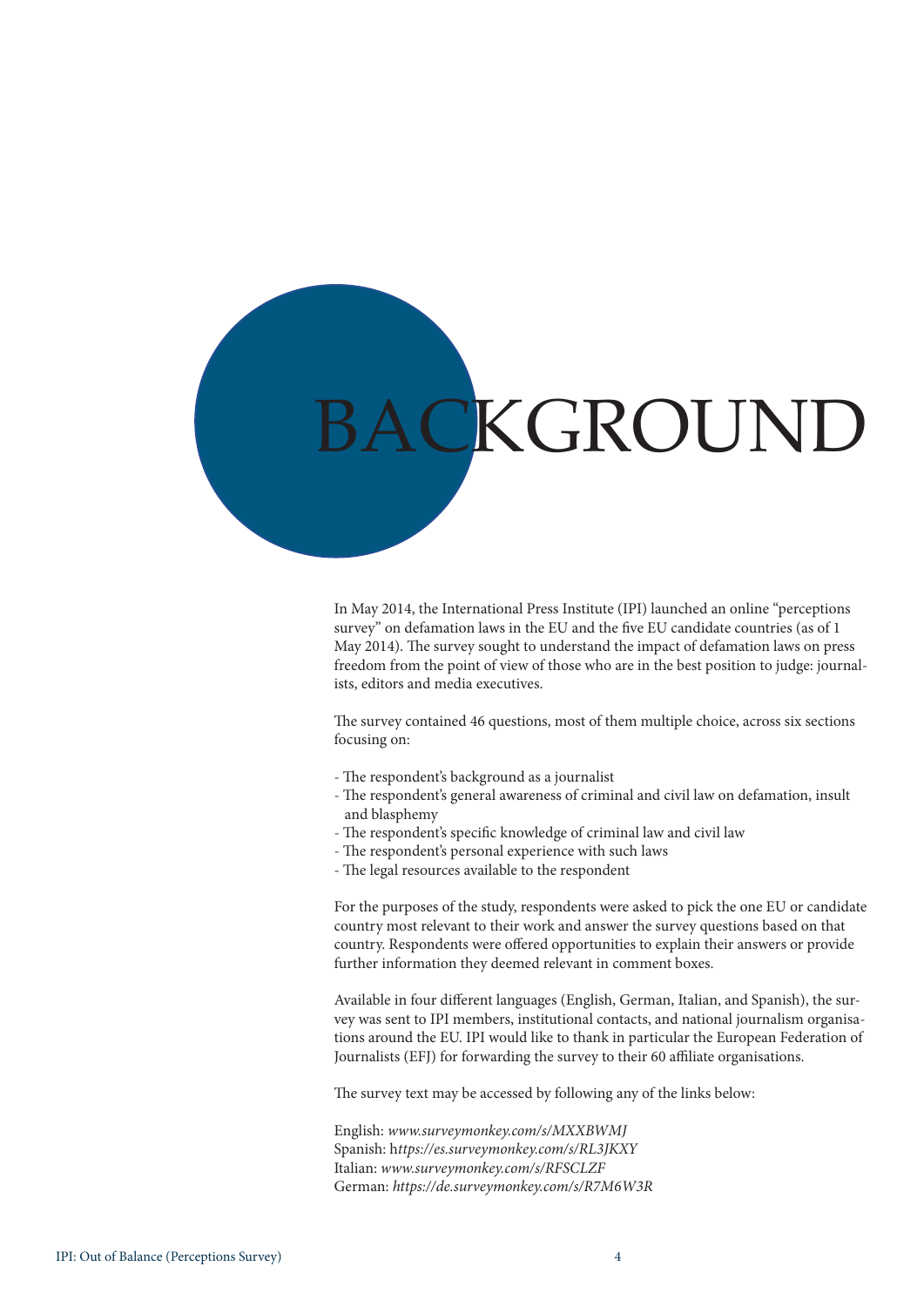## **AND ANALYSIS**

## **The big picture**

Good defamation legislation strikes the proper balance between, on the one hand, the need to defend and promote free expression and the media's ability to freely report on matters of public interest and, on the other, the right to protect one's justified reputation. Both in terms of legal framing and application, great care must be taken to ensure that defamation laws do not produce a "chilling effect" that could foster self-censorship among journalists looking to avoid potential legal consequences.

Our survey results provide, at the very least, justification for concern about a chilling effect resulting from abuse of the EU's defamation laws:

- *Over 80 percent* of respondents said that defamation laws have a medium or high impact on the press in their country;
- 85 percent of respondents said they were aware of civil or criminal defamation proceedings brought against journalists in their country, and a further *80 percent*  stated they believed that such proceedings were commonly brought for an improper purpose, such as chilling free expression or interfering with journalism;
- *Fewer than half* of respondents said that their country's judicial system dealt with defamation proceedings fairly; and
- Perhaps most troublingly, *one-third* of respondents said that defamation cases brought against themselves or against colleagues had caused them to change their behaviour as a journalist; in comments on this question, a number of respondents spoke of having become more cautious, particularly in investigative reporting.

In addition, the survey results suggest a strong need for training to inform journalists about the state of defamation laws in their country in order to empower them to defend their rights when threatened with defamation proceedings.

- *Just half* of journalists surveyed said their level of knowledge of defamation and insult laws was somewhat high or high — and over two-thirds said the level of their colleagues' knowledge of such laws was low or medium.
- *Two-thirds* reported that their employers do not provide them with training or other resources to understand legal provisions that affect them as journalists.
- While just under half said they were aware of alternative resources for understanding the law, *80 percent* said their colleagues had only a low or medium awareness.
- A slight majority of journalists stated that their employer would provide them with legal representation if they were targeted in defamation proceedings and 80 percent indicated that they knew to whom they would turn for legal representation. Although this latter statistic is very positive, *75 percent* of respondents said that seeking outside legal counsel would impose a significant financial burden that would interfere with their ability to work.

Footprints of a chilling effect

Mandate for training and empowerment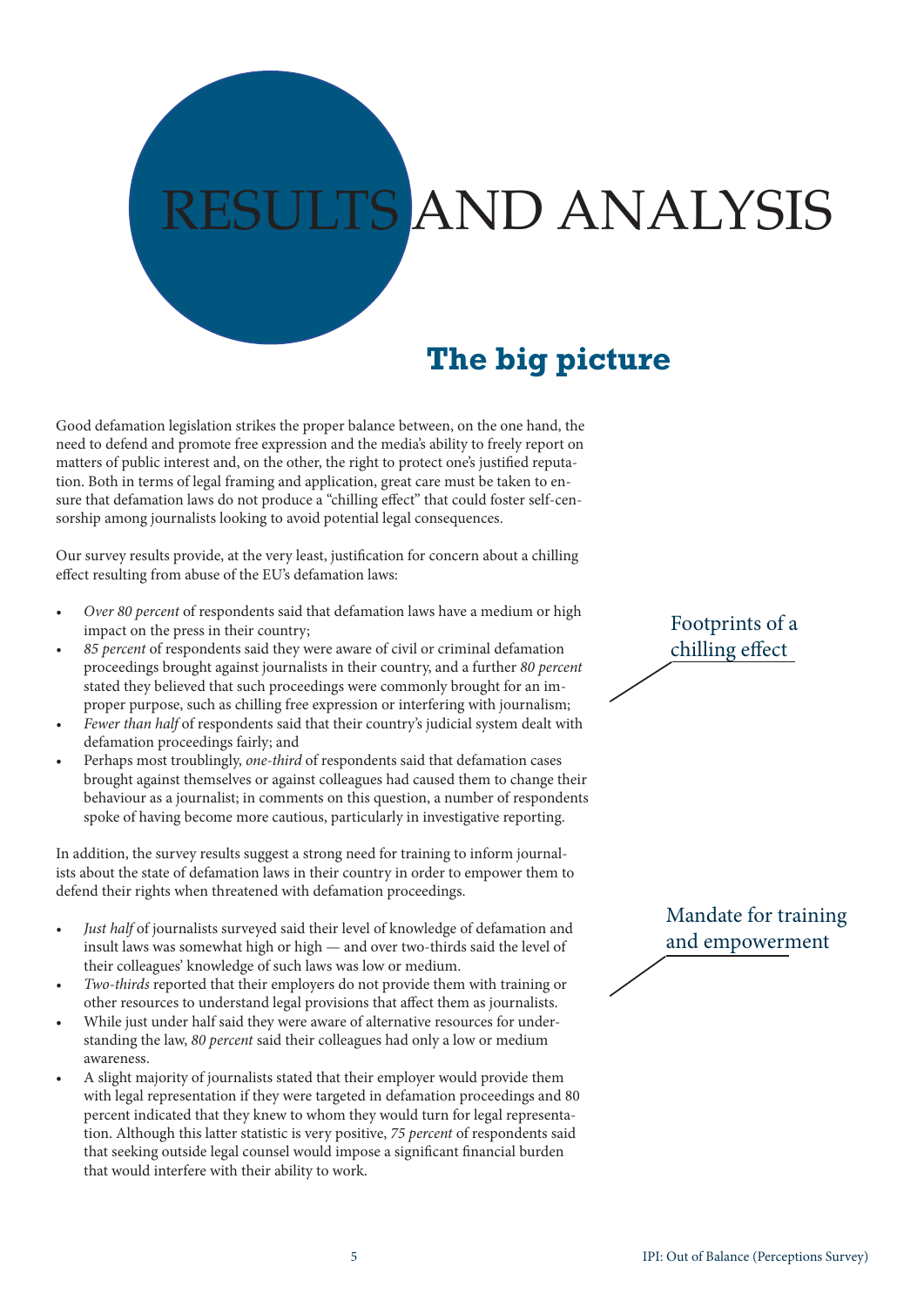### **In-depth results**

A mix of 102 *reporters, editors and publishers* filled out the survey, 83 percent of whom are currently working as media professionals. The respondents also came from a *diverse background in terms of type of media outlet:* 60 percent of respondents work in print, 21 percent in broadcast, 53 percent in online media, and four percent in other types, such as social media. One-third of respondents have over *twenty years of journalism experience.* 

Altogether, *64 percent* of respondents so far reported that they or their colleagues had been targeted in criminal or civil proceedings.

➢ One respondent from **Malta** stated, *"I have faced criminal proceedings on a number of occasions. For complainants, it has become the primary route in fact; also, complainants are able to launch civil action concurrently."*

➢ Another responded shared a personal experience having been sued in civil court for thousands of euros for defamation by the **Turkish** Prime Minister. But, the respondent added, *"his claim has been refused as my article has been found not in violation of the freedom of expression".*

➢ Writing about the situation in **Hungary**, a respondent told us that filing defamation claims with the police was a "*standard practice of businessmen [and] politicians ... even if it is unfounded, the police starts an investigation which is at minimum a nuisance for journalists".*

When asked what level of impact the laws have on their personal ability to practice journalism, *73 percent indicated a medium or high impact*. An even higher percentage (*80 percent*) said that the laws had a medium or high impact on the practice of journalism in general.

➢ Writing about the **UK**, one respondent shared: *"Publishers in particular are vulnerable to libel proceedings, even the threat of legal action is costly in terms of legal fees. This creates enormous reluctance on their part to sanction investigative journalism of any kind. It is a serious threat to the role of the media in curbing corruption."*

Of these types of proceedings, 78 percent of respondents said that they believed the proceedings were brought for an improper purpose, such as chilling free expression or interfering with journalism.

➢ *"People prefer to duck down [to] not lose their jobs or they start self-censoring,"*  said another respondent, writing about **Turkey**. *"Dozens of journalists [have been] fired in the last couple of years because they criticise the government. Media ownership in Turkey is changing hands and the new owners, who are also big or growing business tycoons that participate to the state tenders, don't want to cover any story that can damage their relations with the government."*

*Fewer than half* of respondents so far said that their country's judicial system dealt with defamation proceedings fairly. Indeed, several respondents pointed to low judicial awareness of principles of free expression and problems implementing case law of the European Court of Human Rights (ECtHR).

➢ A **Slovenian** respondent said that the main problem related to defamation there was inconsistent court rulings. *"In proceedings that I participated in [,] decisions of different courts were very different and there appears to be no consistency in dealing with similar cases. Awareness of free expression rights among judges and prosecutors is rather low."*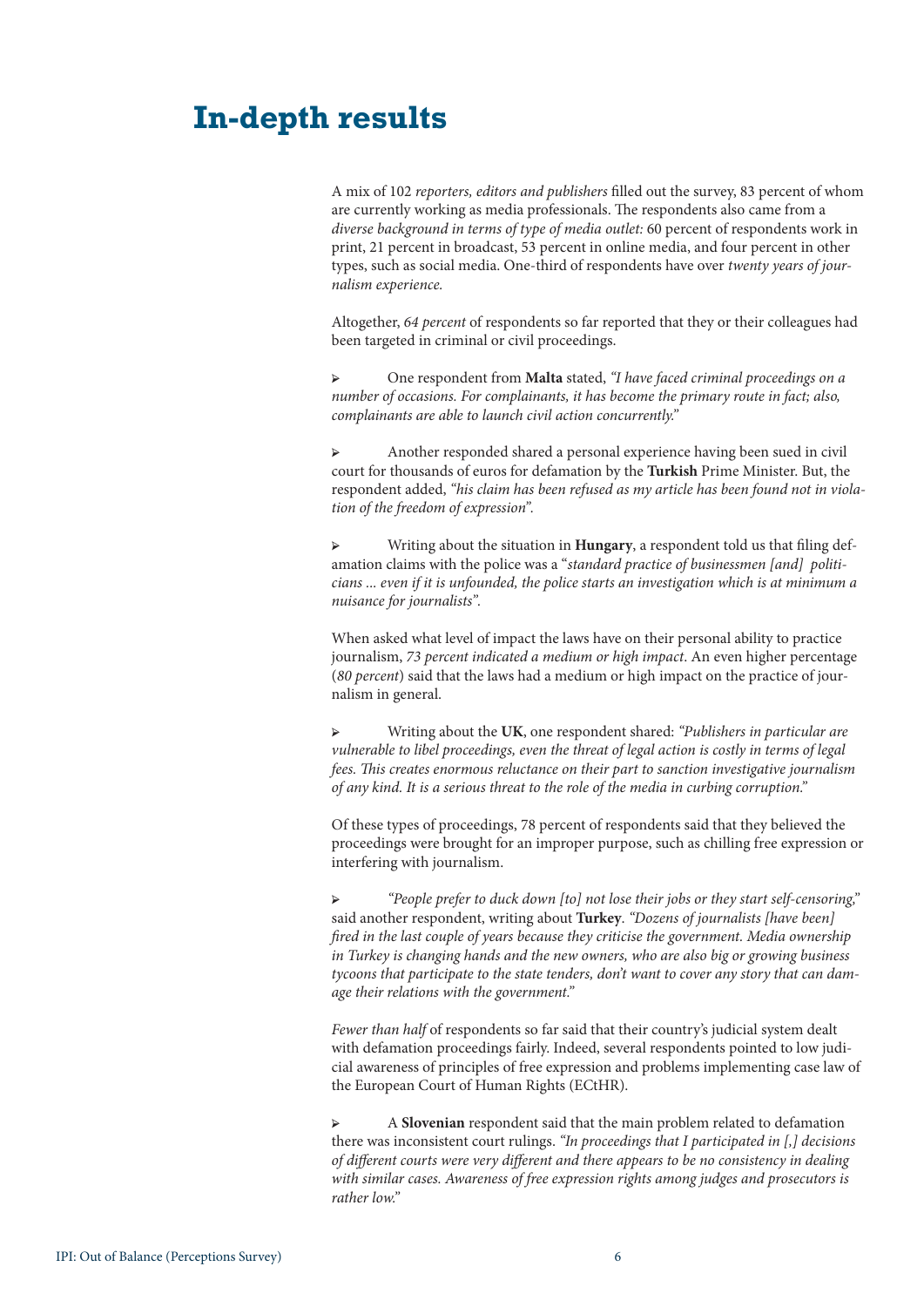➢ A respondent from **Lithuania** expressed similar concerns: *"There are hundreds of cases in Lithuania where §154 S [libel] and §155 S [insult] of criminal code are used … Courts are blamed by media experts for not being familiar with a practice of [the] ECHR."*

➢ A **Turkish** respondent added: "*While replying [to the] questions about defamation, blasphemy, etc. and legal procedures I was thinking the problem in Turkey is not always the laws, it is the implementation, lack of implementation and permissive implementation and favorism [sic] while implementing the law."*

Worryingly, *a third of journalists surveyed* said that libel cases against them or their colleagues had caused them to change their behaviour as journalists.

➢ A **Maltese** journalist said that Maltese courts' *"narrow interpretation [of] our strict libel laws"* leads Maltese journalists to *"err on the side of caution which hampers quality journalism - especially of an investigative nature. It also gives public figures more ability to gag us despite our best efforts. To boot, proceedings are lengthy [and] are extremely time consuming - which proves to be a deterrent in itself."*

➢ A respondent from **Hungary** noted: *"Some journalists especially in investigative journalism have to be very much aware of the dangers and this changes the style of their reporting (less edgy, much more careful)."*

Here is what others had to say about how their behaviour or that of their colleagues has changed as a result of defamation cases:

➢ *"Something like self-censorship, investigative journalism became 'dangerous' for the journalists and media outlets"* (**Slovakia**)

➢ *"Sometimes journalists have become more cautious"* (**Finland**)

➢ *"More cautious"* (**UK**)

➢ A respondent from **Belgium** observed simply: "*You may feel fully independent: you will learn the lesson..."*

However, 52 percent did answer that their employer provided them with legal representation.

If a journalist was involved in legal proceedings, 73 percent responded that it would impose a significant financial burden that could interfere with their work.

IPI also found it troubling that 70 percent of survey respondents said that their employer does not provide training in regards to civil and criminal defamation proceedings. Indeed, several respondents commented on the importance for journalists of being aware of the law and of reporting guidelines that can help avoid liability.

*"My journalism work is small at this time, so I feel these issues were not on my priority. I recommend that all media practitioners must know these issues by heart."* (**Finland**)

*"[I have been confronted] [n]umerous times by people who believe that threatening libel action might prevent me publishing true stories about them. I have never actually been taken to court, because I take care to make sure my reporting is correct."* (**UK**)

*"In the quality of a journalist, I am aware that I must be careful in my articles not to insult or libel against anybody. My background as a journalist is even stronger as far as my knowledge of laws is concerned, as I have studied Law [...]. At first [I] studied Economy, which has helped me to possess a broad knowledge. I believe and I am convinced that ... journalis[m] is based on evidence and facts, thus there is no reason to insult or defame on anything."* (**Macedonia**)